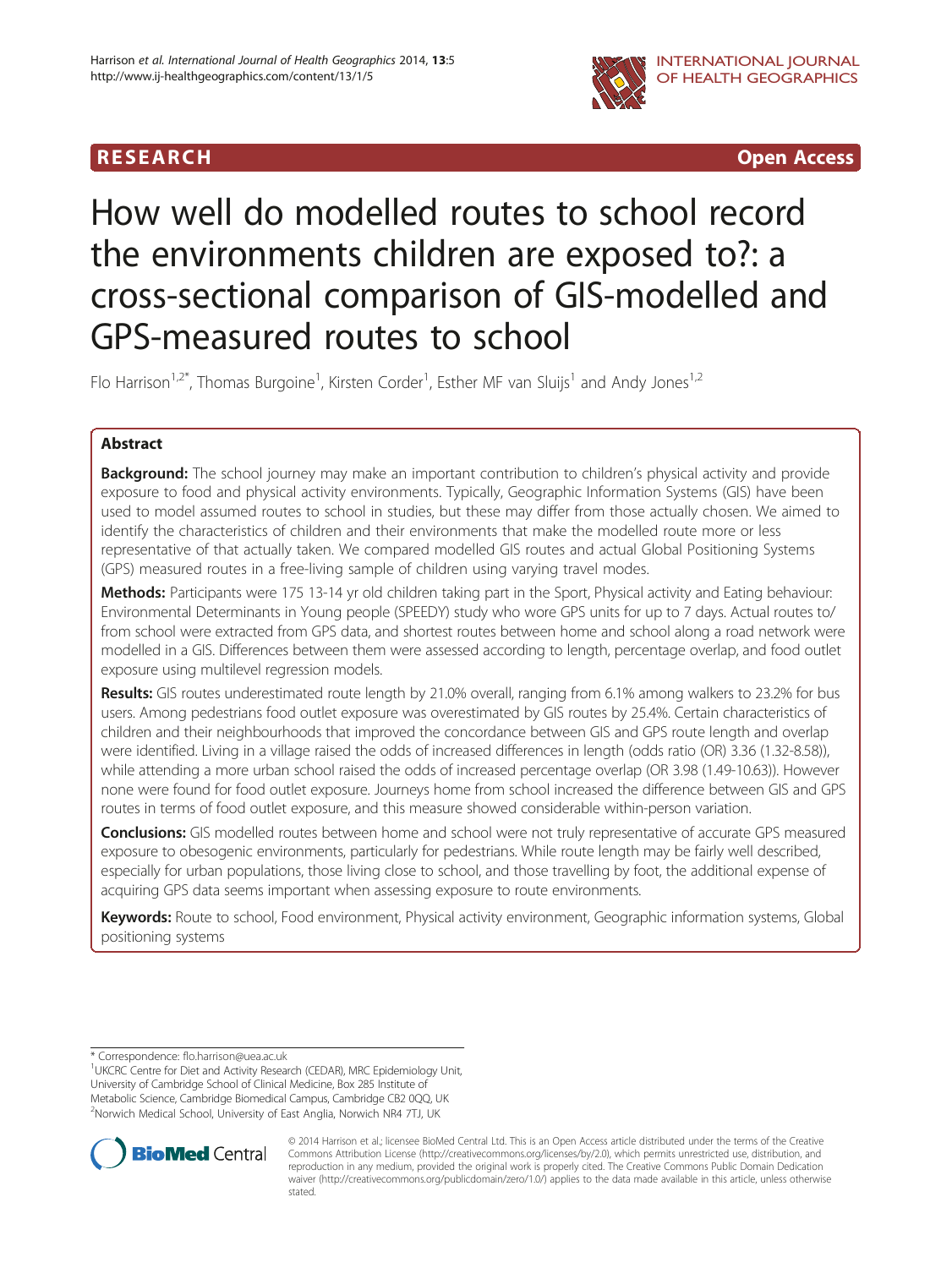#### Background

The environments within which children live and play are potentially important drivers of their health related behaviours [[1\]](#page-10-0). There has been much recent interest in how the characteristics of home neighbourhoods influence diet [[2\]](#page-10-0) and physical activity [[3](#page-10-0)] through, for example, the availability of play spaces, access to both healthy and unhealthy foods, and the provision of roads and footpaths for active travel. However, researchers are increasingly recognising how environments outside those immediately proximal to the home may also be important determinants of these health behaviours. For instance, children spend a large amount of time at school, and so the characteristics of school neighbourhoods are also now seen as important locations [[4\]](#page-10-0), as are routes between home and school. Interest in routes is often associated with work on the determinants of active travel [\[5](#page-10-0)-[7\]](#page-10-0), but some research is beginning to look at the opportunity travel to school presents for access to food environments [[8,9](#page-11-0)] and physical activity facilities [\[4\]](#page-10-0).

Past work has typically relied on assessments of route characteristics based on parents' and children's perceptions [\[10\]](#page-11-0), or using a geographic information system (GIS) to objectively characterise a modelled route to school based on the assumption that children will take the shortest route [[4-](#page-10-0)[9](#page-11-0)]. Indeed, until recently these methods have been the only options available to researchers wishing to investigate the location and characteristics of children's routes to and from school. However, with the current availability of small, low-cost global positioning system (GPS) devices, it is now possible to record and characterise the actual routes children take.

The GIS approach to modelling routes has some advantages. Assuming home and school locations are known, routes can be calculated quickly for large numbers of children. Routes may also be modelled at any point during the research process; for post hoc analyses, or to predict possible changes in routes to school that may be brought about by environmental changes, such as the building of a new school. However, it is not clear how well these modelled routes reflect those actually taken by children, nor how well they describe the environments children pass through on their way to and from school.

There are a number of reasons why shortest routes may not accurately reflect those actually taken. For instance, children may prefer alternatives that offer safer or more attractive paths, or opportunities to visit other destinations on the way. Additionally the digital road networks used in the GIS to predict shortest routes may not include all paths available, especially informal pedestrian shortcuts. Although some work has compared GIS modelled routes with those measured by GPS devices [\[11,12](#page-11-0)], the samples assessed have tended to be limited by small numbers, and the inclusion of people travelling by just a single mode, or set in just one urban location. Differences in routes have been assessed by a variety of metrics relating to urban design only such as land use mix, presence of busy streets, and street connectivity. Duncan & Mummery [[12](#page-11-0)] found consistency in route length between GIS and GPS measures among children walking to school, but some differences in their exposure to busy streets, with GPS routes typically following a greater proportion of quieter roads. Among adults, differences in the assessment of built environment characteristics of GIS and GPS routes were found to be dependent on the specific measure and route buffer size used [\[11\]](#page-11-0). However, that study included only 29 commuting routes to work, of which 20 were made by car.

It remains unclear how well GIS routes to school match those measured by GPS for children travelling by modes other than walking, and for children living in non-urban locations. Furthermore, past work has tended to focus on environmental measures relating to walkability and the built environment, but the impact of route modelling on the assessment of exposure to the food environment is unclear. Childhood obesity and dietary intake have been associated with the availability of foods through the presence of food outlets within home and school neighbourhoods [\[13](#page-11-0),[14\]](#page-11-0) and the journey to and from school may particularly represent an opportunity for children to interact with such environments [\[15](#page-11-0)]. Several studies have sought to explore exposure to the food environment during school travel times by examining associations between the number of food outlets passed on a modelled route between home and school and dietary intake [[9](#page-11-0)] and weight status [\[4](#page-10-0)[,8](#page-11-0)], so testing the accuracy of this modelled exposure is timely.

The aim of this paper is therefore to assess how the use of GIS and GPS routes affect the assessment of environmental exposure measures, and to identify which characteristics of children and their environments make the modelled route more or less representative of that actually taken. The work will assess the circumstances under which a GIS modelled route may provide an adequate definition, and when it is likely to be most important to obtain GPS data. We expand on past work by using a broad sample of children using varying means of transportation and living in diverse urban–rural settings in the county of Norfolk, UK. Additionally we compare GIS and GPS routes not only in terms of their length and shape, but also in how they characterise children's food environment exposures, an as yet under-investigated measure.

#### Methods

#### Study design and recruitment

Data for these analyses came from the third phase of the SPEEDY study (Sport, Physical activity and Eating behaviour: Environmental Determinants in Young people). SPEEDY is a population-based longitudinal cohort study,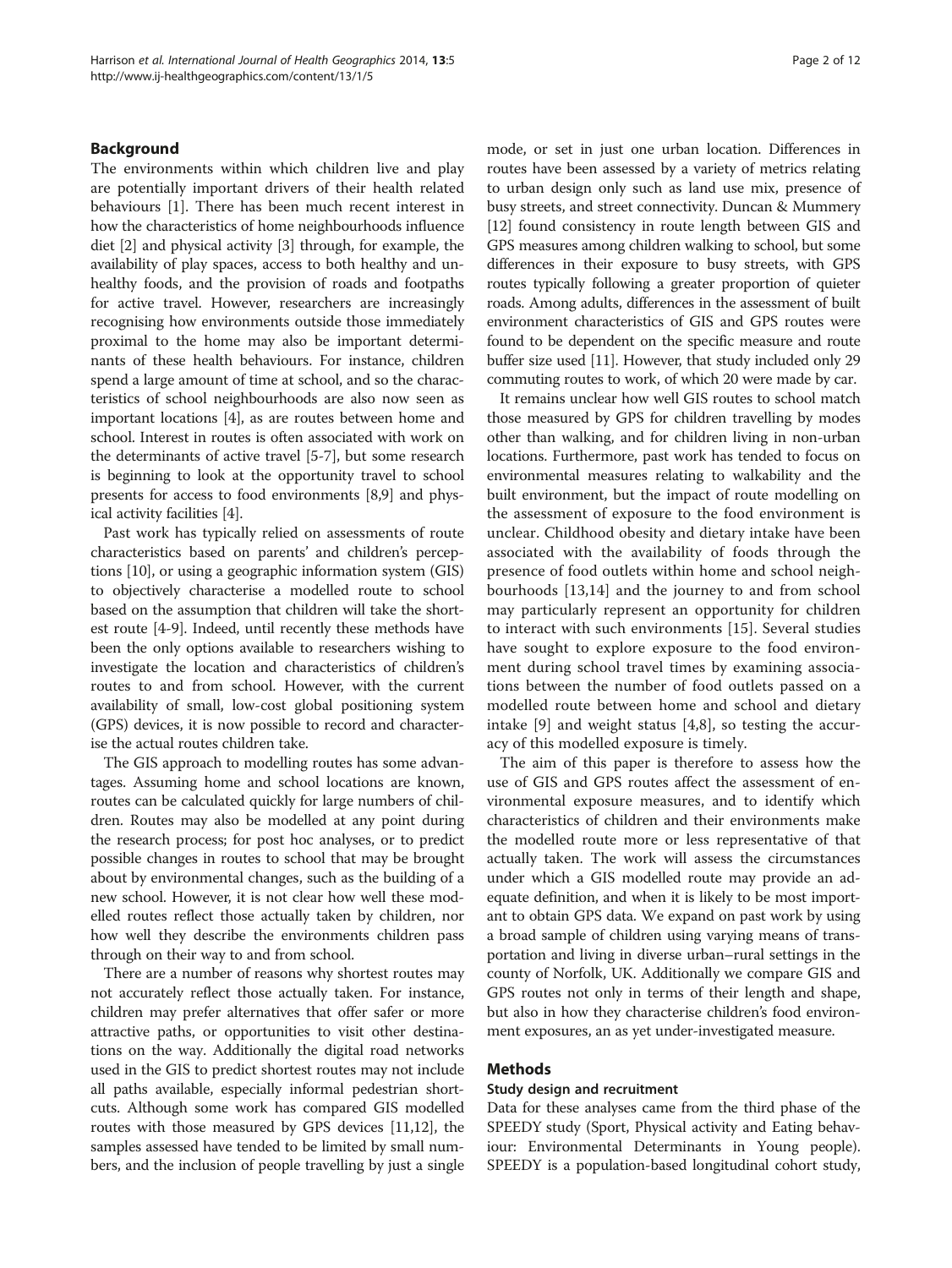investigating factors associated with physical activity and dietary behaviour among children attending schools in the county of Norfolk, UK. Details of participant recruitment and study procedures at baseline data collection [[16\]](#page-11-0) and at four-year (third phase) follow up [\[17](#page-11-0)] are described elsewhere.

In 2007, 2064 Year 5 (aged 9–10 years) pupils were recruited from 92 Norfolk primary schools, selected to maintain urban/rural heterogeneity. The third phase of SPEEDY data collection was a four-year follow-up in the summer term of 2011. Of the 56 schools attended by SPEEDY participants, 19 were selected for GPS measurements. The selection of schools was made to maximise heterogeneity in terms of both urban/rural status and area socio-economic status, and to include schools with high participant numbers. The analyses presented here utilise data from 175 Year 9 children (aged 13–14 years) who returned GPS devices and questionnaires (36% of all SPEEDY participants, and 77% of all SPEEDY participants at schools selected for GPS measurements). Prior to participation pupils returned consent forms signed by themselves and a parent, and ethical approval for the study was obtained from the University of East Anglia research ethics committee (approval number 2010/2011 – 26).

#### Study data collection

Participating children and their parents were asked to complete questionnaires about themselves, and their beliefs and practices around diet and physical activity. From their responses, basic demographic information, including sex, and household income, were obtained along with their usual mode of travel to school, for which response options were: car, bus, bicycle or on-foot. Participants' home addresses were provided on consent forms and home urban/ rural status (being classed as either Urban, Town and fringe (semi-urban) or Village, hamlet and isolated dwelling (rural)) [[18](#page-11-0)], was defined by the census area (lower super output area) the address fell within. These are geographic areas used for the collection and publication of small area statistics from the UK census, each containing approximately 1500 residents. Schools were also assigned an urban/rural status based on their address, so that the urbanicity of a participants school relative to their home could be assessed (e.g. a child living in a village location, but attending a 'Town & Fringe' school goes to a 'more urban' school).

Home addresses were geocoded using Ordnance Survey's (OS) Address Layer 2 [\[19\]](#page-11-0), a database of all UK addresses and their geographic location at the building level. A school grounds audit, adapted from that used in the primary schools participating at baseline [\[20\]](#page-11-0) was undertaken at all secondary schools participating in the third phase of the study. The audit included the identification of all school entrances, which were recorded on a paper map, and later digitised in a GIS (ArcGIS v10.1 [[21](#page-11-0)]). Secondary schools may have large grounds with multiple access points. Identification of all entrances therefore enables the modelling of routes to school more accurately than if a single point were used to represent the school.

All consenting participants at the schools selected for GPS measurements were visited at school by researchers to fit GPS devices, which were returned to school one week later. Participating children were asked to wear a Qstarz BT-Q1000XT waist-mounted GPS device for seven consecutive days. These devices are accurate to 3 m [[22](#page-11-0)] and were set to record location at 10-second intervals. Participants were instructed to charge the device's battery every night, and to put it on first thing in the morning and wear it all day until they went to bed. They were also asked to remove the device while participating in any aquatic activities.

#### Route definitions

GIS routes were modelled assuming the shortest distance route along the road network between participant home and their nearest school entrance as identified in the school grounds audit. The OS Integrated Transport Network (ITN) [[23\]](#page-11-0), was employed as the road network. ITN includes all motorways, A roads, B roads, minor roads, local streets and private roads, but not footpaths. Routes were modelled using the Network Analyst extension for ArcGIS 10.1 [[21](#page-11-0)].

For GPS routes, all GPS data recorded for the periods 07:30–09:00 and 15:00–16:30 on school days were initially extracted and manually examined to determine the points making up participants' travel between home and school. Where routes to or from school were not completed within these times, additional points covering the periods 06:00–10:30 and 13:00–18:00 were extracted. If routes between home and school could still not be determined within these times, the participant was deemed not to have travelled to or from school during that period. All children with at least one route to or from school were included in these analyses.

All routes were manually cleaned, in that the lead author loaded each individual set of GPS points (a separate file for each participant/day/session) into a GIS and visually inspected them. This enabled firstly the extraction of just those points that constituted the route to/from school, which started/finished with the first/last point within 20 m of the school/home grounds, and secondly the identification of points affected by GPS drift. This process was necessary as the positional accuracy of data recorded by a GPS device is dependent on the number of satellites it can connect to. When the device is first turned on, it can take some time to acquire a good signal, and during this time the points recorded may be somewhat dispersed. The same effect can also arise in urban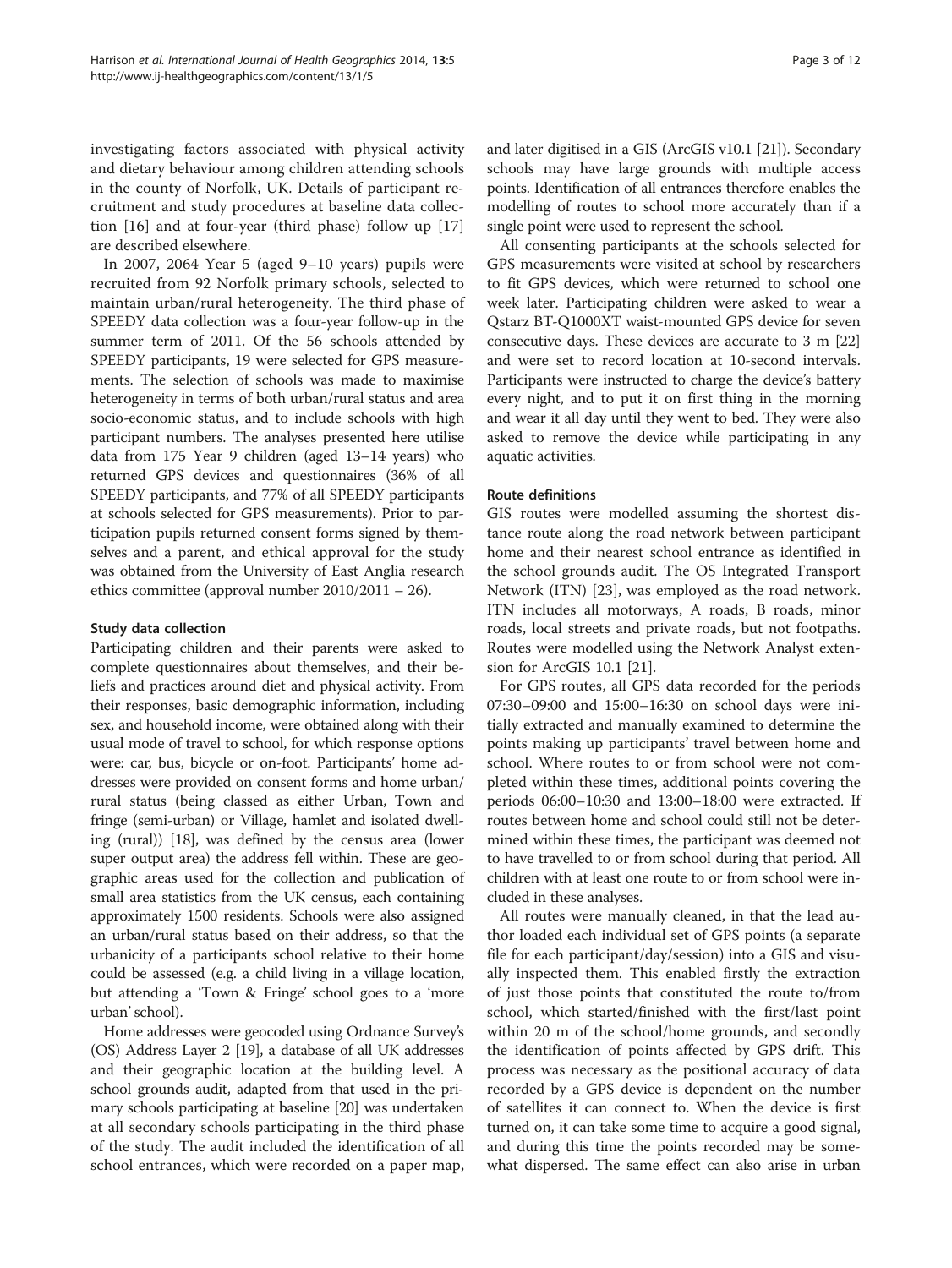areas when satellite signals are blocked by tall buildings. Possibly due to the largely rural, low-lying nature of the study setting, and improvement in GPS technologies, signal drop-out was not observed to be a problem, and signal drift resulted in the loss of less than 1% of recorded points.

Many routes appeared to include stops at various locations between home and school (e.g. shops, other houses, parks), and all points recorded during these stops were removed from the route for the calculation of route length. All points forming each individual route were joined to create a line feature using Geospatial Modelling Environment [\[24\]](#page-11-0).

#### Route characterisation

For each GIS and GPS route we determined a number of characteristics, which have previously been shown to differ between GIS and GPS routes (e.g. busy roads [[12](#page-11-0)]), or which have been used to assess exposure to food and physical activity environments in studies using GISmodelled routes [\[4](#page-10-0)[,8,9](#page-11-0)]. We calculated the length of each route, the percentage falling on 'busy' (A and B) roads, and, for GPS routes, percentage not on part of our road network. GPS points were joined to the road network, and assigned the characteristics of the nearest road segment. Any point not falling within 20 m of the network was classified as 'not on road'. This distance was felt sufficient to allow for average road widths and mislocation due to poor satellite signal, while minimising misclassification, and the erroneous linking of points recorded on paths not included in our digital network to roads.

The location of food outlets in our study area were obtained from 12 district and city councils (local administrative authorities) in Norfolk, Suffolk and Lincolnshire in January 2012. Outlets were classified based on a six point scheme (takeaways, restaurants, convenience stores, supermarkets, specialist stores, and cafes) [\[25\]](#page-11-0) derived from the 21-point scheme developed by Lake et al. [\[26](#page-11-0)]. Takeaways and convenience stores were grouped as 'unhealthy' food outlets. The locations of physical activity facilities were derived from OS Points of Interest (POI) [\[27\]](#page-11-0), and included all locations classed as sports centres or community centres, a definition we have used previously [\[4](#page-10-0)]. In order to assess the availability of food outlets and physical activity facilities on both GIS and GPS routes, we generated 100 m buffers around each route, and counted the number of food outlets and physical activity facilities within them. Onehundred metre buffers are intended to measure the area accessible that surrounds the route, and is a measure that has been used previously [\[4,5](#page-10-0)[,8\]](#page-11-0).

#### Analysis

Simple comparisons were made between GIS and GPS routes in terms of length, percentage of route on a busy road, total number of food outlets passed, number of unhealthy food outlets passed and number of physical activity facilities passed. Comparisons were made for all routes, and for those made by children usually using different modes of transport to school (car, bus, bicycle, and on foot). As a result of the skewed distributions, comparisons of GIS and GPS values were made using Wilcoxon paired rank tests.

A modelling approach was then taken to determine the characteristics of participants and their environments that were associated with modelled and actual route differences. We selected three outcome variables to model the correlates of differences between GIS and GPS routes in more detail. First, differences in route length were calculated as length of GPS route minus length of GIS route. Second, route shape differences were assessed as the percentage of the GPS route falling within 50 m of the GIS route. The 50 m buffer was used to allow paths parallel to roads to be treated as being the same. Third, we calculated the difference in the number of food outlets passed on each route (GPS food outlets minus GIS food outlets). These three measures were chosen as they represent three different aspects of route characteristics potentially useful in future research. Assessment of route length may be important in the assessment of physical activity or travel mode choice, while determining exactly which way a person has gone (percentage of GPS route falling within GIS route buffer) may be important for assessing what environments they are exposed to. The third measure (difference in exposure to food outlets) tests whether taking a different route actually impacts a given environmental exposure, specifically one modelled in several recent studies [\[4](#page-10-0),[8,9\]](#page-11-0).

Examples of the first two variables are shown in Figure [1](#page-4-0). Here, for a fictional participant, GPS routes to and from school are shown along with the modelled GIS route. In this example the GPS route home from school is longer than the GIS route, but follows a largely similar path, as reflected by the high percentage overlap value. The GPS route to school is shorter and takes a completely different path to that modelled in the GIS. Although the GIS models the shortest route along the road network, the GPS measured route may be shorter if the participant has used pedestrian paths or short cuts not present in the digital network.

Multilevel models allowing for clustering of routes within individuals within schools (3-level models) were used to quantify the correlates of each of the three outcome metrics studied. Explanatory variables that were statistically significant ( $p < 0.05$ ) in univariate models were included in a multivariable model. A backwards step-wise modelling approach was employed, removing non-significant variables  $(p \ge 0.05)$  step-wise to produce a best fit model. As, all else remaining equal, we might expect difference in length to increase the further children live from school, straight-line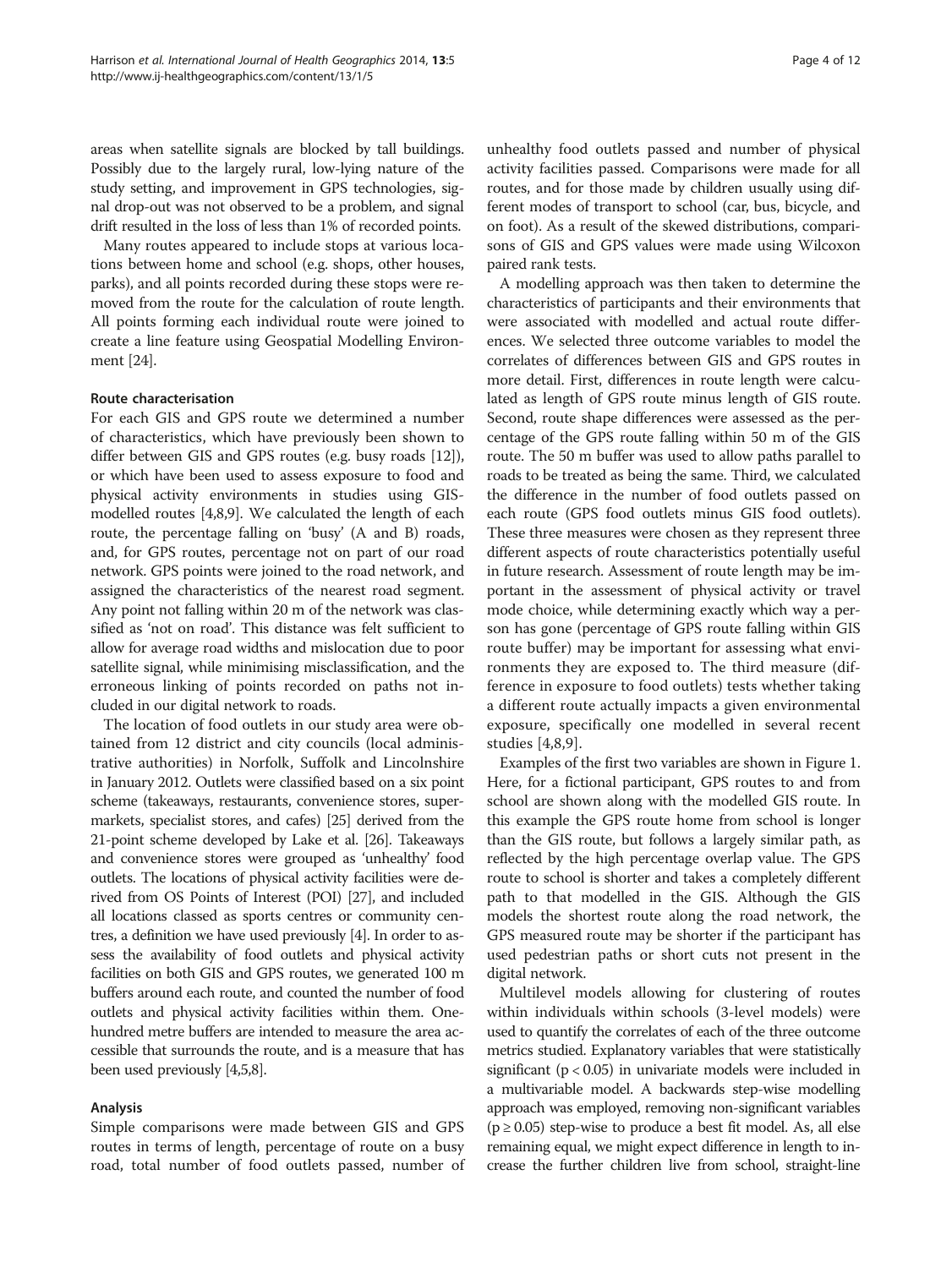<span id="page-4-0"></span>

distance between home and school was included as a covariate in all length difference models. The distributions of both the differences in length and percentage overlap variables were not normal, so both were categorised into tertiles and analysed using ordinal logistic regression models, after testing the proportional odds assumption using the Brant test on single level versions of the models. Outcomes are presented as odds ratios for moving up a tertile category. Differences in food outlet exposure were modelled using multilevel linear regression. Given that negative values are plausible in this variable (i.e. there are more food outlets on the GIS route), coefficients represent an increasing tendency towards more food outlets on the GPS route relative to the GIS route, rather than higher absolute numbers on the GPS route.

Variance partition coefficients (VPC) were calculated for the best fit models to determine the proportion of unexplained variance in the outcomes lying at each level (trip, individual, school attended) in the model hierarchy. VPCs were calculated by dividing the residual variance at each level, by the total residual variance for all three levels.

All analyses were undertaken in Stata version 11 [[28](#page-11-0)].

#### Results

The sample of 175 participants provided GPS data on 1191 routes; 528 to school, and 663 from school. There were a median of 7 routes per child (Inter Quartile Range (IQR) 5–9) and a median of 5 children per school (IQR 4–13). Table [1](#page-5-0) shows the characteristics of the participants and their routes. There were no statistically significant

differences between those included in these analyses and all SPEEDY 3 participants in terms of these demographic characteristics. Roughly equal numbers of boys and girls were included in this sample. Almost 40% of participants usually travelled to school by bus, and only 8 participants (4.6%) reported usually travelling by bicycle.

Table [2](#page-6-0) provides information on the routes measured by GPS, overall, and by usual travel mode. On average, GPS route lengths were longest for bus travellers followed by those travelling by car, bike and on foot, respectively. A small percentage of the GPS routes did not appear to fall on the road network used to model GIS routes. The overall median percentage not on the road network was 0.3%, but this was considerably higher for those travelling by foot (median 4.8%, IQR 0% -10.9%). In terms of overlap with GIS routes, the distribution was flat, with similar numbers of GPS routes across values 0% to 100%. There were slight differences in the distribution of percentage overlap between mode groups. Among cyclists the median was lower (41.4%), but this category had the highest 25th and 75th centile values.

Differences in environmental measures between GIS and GPS routes are shown in Table [3.](#page-7-0) On average, considering all routes, GPS routes were 21.0% longer than those modelled in the GIS. Differences in length varied considerably by mode, but even the mode with the smallest difference (walking) showed a statistically significant underestimation of route length when using GIS (difference 6.1%,  $p < 0.01$ ). Patterns for the other environmental variables were less consistent. Overall there was no statistically significant difference in exposure to busy roads nor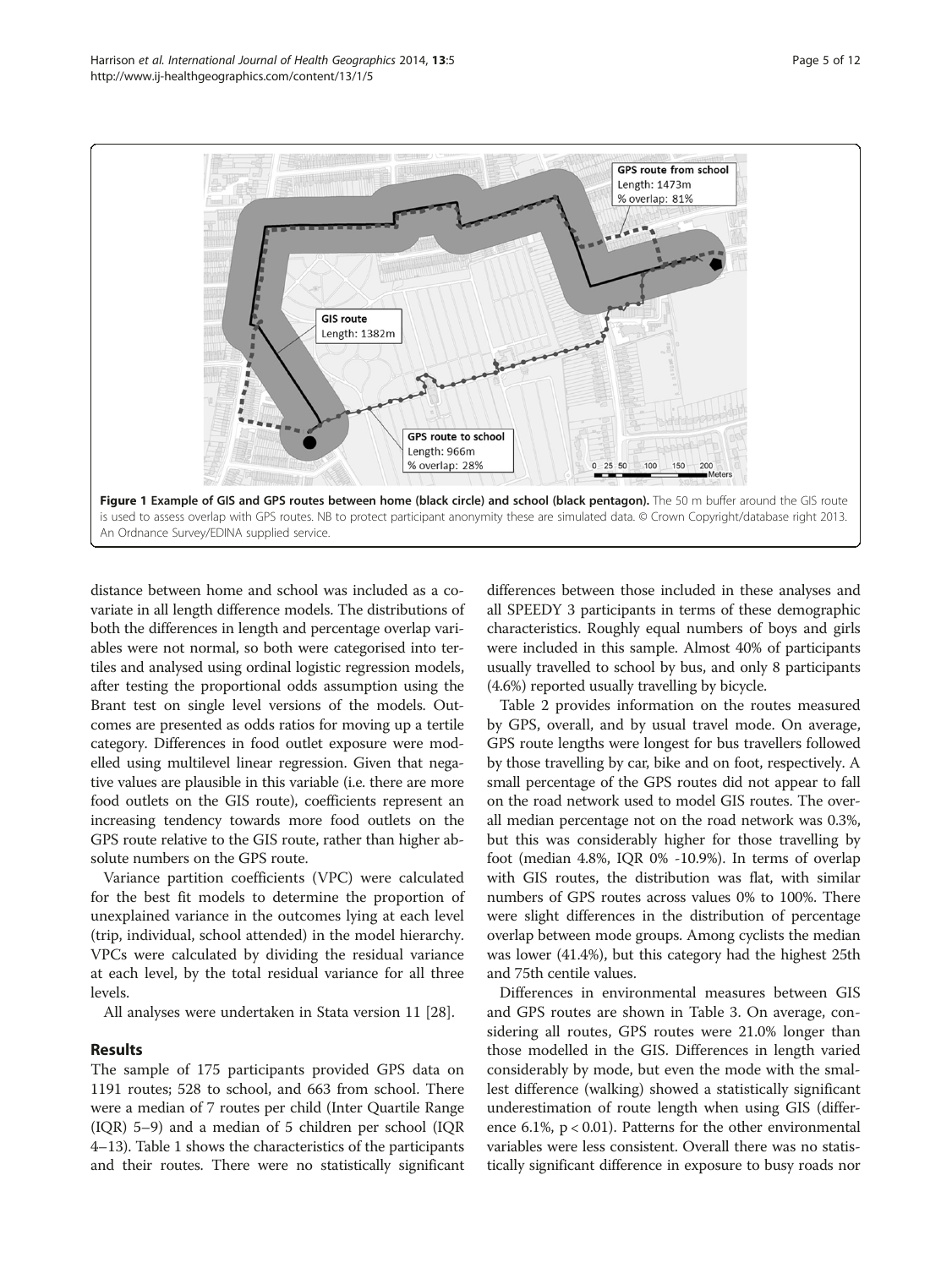#### <span id="page-5-0"></span>Table 1 Participant characteristics

|                                               |     | Participants  |      | <b>GPS routes</b> |
|-----------------------------------------------|-----|---------------|------|-------------------|
|                                               | N   | $\frac{0}{0}$ | N    | $\%$              |
| Total/All                                     | 175 |               | 1191 |                   |
| Sex                                           |     |               |      |                   |
| Girl                                          | 89  | 50.86%        | 614  | 51.55%            |
| Boy                                           | 86  | 49.14%        | 577  | 48.45%            |
| How do you usually travel to school?          |     |               |      |                   |
| By car                                        | 41  | 23.43%        | 262  | 22.00%            |
| By bus or train                               | 68  | 38.86%        | 475  | 39.88%            |
| By bicycle                                    | 8   | 4.57%         | 62   | 5.21%             |
| On foot                                       | 58  | 33.14%        | 392  | 32.91%            |
| Home location                                 |     |               |      |                   |
| Urban                                         | 57  | 32.57%        | 367  | 30.81%            |
| Town & Fringe                                 | 44  | 25.14%        | 300  | 25.19%            |
| Village, Hamlet & Isolated Dwelling           | 74  | 42.29%        | 524  | 44.00%            |
| What is your annual household pre-tax income? |     |               |      |                   |
| Up to £10,000                                 | 17  | 9.71%         | 96   | 8.06%             |
| Over £10,000 to £30,000                       | 40  | 22.86%        | 284  | 23.85%            |
| Over £30,000 to £50,000                       | 49  | 28.00%        | 341  | 28.63%            |
| Over £50,000 to £70,000                       | 30  | 17.14%        | 184  | 15.45%            |
| Over £70,000                                  | 10  | 5.71%         | 78   | 6.55%             |
| I do not wish to share this information       | 28  | 16.00%        | 203  | 17.04%            |

NB No significant differences between SPEEDY 3 participants with GPS and all SPEEDY 3 participants in terms of these demographic characteristics.

to total food outlets between GIS and GPS routes, although significantly more unhealthy food outlets and physical activity facilities were passed on GPS routes compared to their GIS counterparts. However, exposure differences varied across travel modes. Typically, differences were less, or even negative (i.e. exposure greater on GIS routes than GPS) for pedestrians and cyclists, and higher for bus and car users. In this sample GIS routes appeared to significantly overestimate exposure to food outlets for pedestrians in particular.

Table [4](#page-8-0) shows the regression models obtained for differences in route length and percentage overlap. Travel mode and home location were significant predictors of differences in route length after adjustment for distance between home and school. Longer GPS routes relative to GIS routes were seen for bus travellers (OR 11.32, 95% CI 4.96-25.86) and those living in villages (OR 3.49, 95% CI 1.89-6.49), while the opposite was seen for walkers (OR 0.06, 95%CI 0.03-0.13). These associations, although slightly attenuated, remained in the best fit model, along with straight-line distance; every additional kilometre between home and school increased the odds of moving up a tertile of length difference by 1.37.

The models for percentage overlap between GPS and GIS routes show some similarities to the difference in length models. Living further from school decreased percentage overlap (per km OR 0.82 95%CI 0.72-0.94), as did living in a village location (and also a town/fringe location; ORs and 95% CI 0.26, 0.10-0.74 and 0.1, 0.11- 0.35 respectively). Relative to travel by car, all other modes of travel increased percentage overlap (OR 2.79 95%CI 1.07-7.31), although this was only statistically significant among cyclists. Additionally, attending a school in a location more urban than the home location also increased percentage overlap (OR 4.00, 95%CI 1.50-10.63).

Results for the model predicting difference in food outlet exposure (Table [5](#page-9-0)) were less revealing. The only variable to be significantly associated with difference in food outlet exposure was whether the GPS route was to or from school. Routes home from school had an average of 1.5 more food outlets on the GPS route compared to the GIS route.

Variance partition coefficients (VPCs) for the best fit models show some differences. For percentage overlap (Table [4\)](#page-8-0), 63% of the variance occurred at the participant level and 17% at the route level, indicating a tendency for similar values for the different routes made by the same individual. In contrast, VPC values for the food outlet differences model (Table [5\)](#page-9-0) were 60% at the route level and 39% at the individual, indicating greater withinperson variance in food outlet exposure.

#### **Discussion**

In our sample, statistically significant differences in environmental exposures were found between GIS and GPS routes. This was particularly evident among pedestrians for whom GIS routes underestimated true route length, and overestimated exposure to busy roads, total food outlets and unhealthy food outlets. Our results suggest that while a GIS route may provide a reasonable proxy measure of route length, caution should be exercised in the assessment of environmental exposure.

GIS routes underestimated route length by an average of 21%. Underestimation was less severe for active travellers, but was still statistically significant. Living further from school, travelling by bus and living in rural locations were all associated with greater differences in length between GIS and GPS routes. GIS estimates of route length for children with these characteristics are therefore likely to be least reliable. These finding may have some impact on studies attempting to estimate physical activity accrued during travel to school. Although the mean difference of 97 m for those travelling on foot may represent only a small difference in potential physical activity, such differences may also be important for work attempting to identify distance thresholds for different modes, or for work such as that of Singleton (2014) attempting to estimate  $CO<sub>2</sub>$  emissions from school commutes, where a 1 km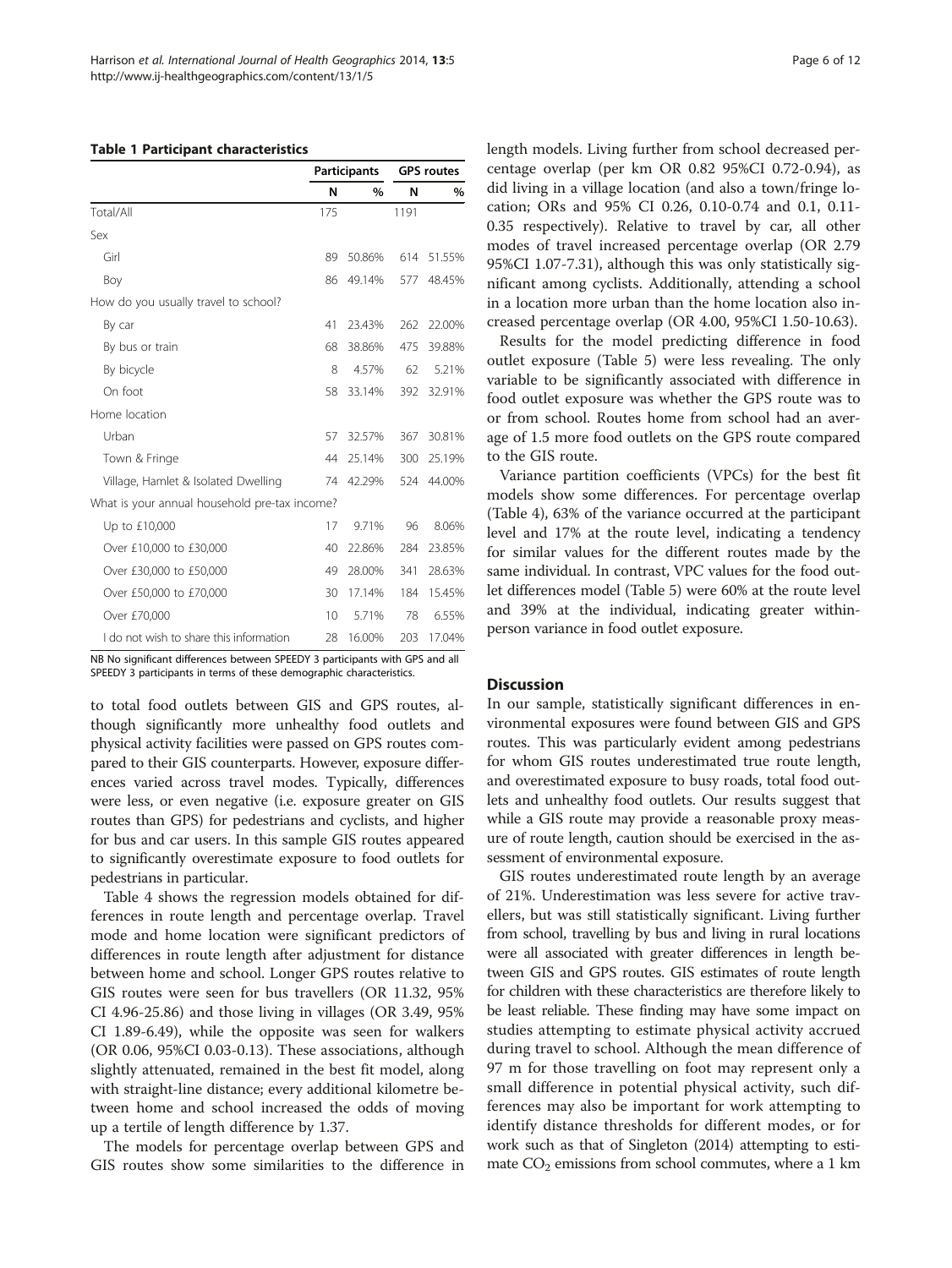### <span id="page-6-0"></span>Table 2 GPS route characteristics by usual mode of travel to school

| Median (IQR; 25th centile-75th centile)                                    | Total                        | By car                      | By bus                    | By bicycle                   | On foot                     |
|----------------------------------------------------------------------------|------------------------------|-----------------------------|---------------------------|------------------------------|-----------------------------|
|                                                                            | 191                          | 262                         | 475                       | 62                           | 392                         |
| GPS route length (km)                                                      | $4.56$ (6.78; 1.57 - 8.35)   | 4.14 (5.98; 2.44 - 8.42)    | 7.99 (5.27; 6.21 - 11.48) | $2.02$ (2.90; 1.14 - 4.04)   | $1.39(0.93; 0.92 - 1.82)$   |
| Percentage of GPS route not on a road                                      | $0.31(4.71; 0-4.71)$         | $0.34$ (3.09; 0-3.09)       | $0.04$ (0.65; 0-0.65)     | $0(6.25; 0 - 6.25)$          | 4.82 (10.88; 0-10.88)       |
| Percentage of the GPS route that<br>falls within the 50 m GIS route buffer | 54.43 (57.37; 26.47 - 83.84) | 57.9 (61.48; 23.28 - 84.76) | 52.71 (52.91; 25.09 - 78) | 41.42 (57.77; 32.55 - 90.32) | 56.33 (61.75; 27.8 - 89.55) |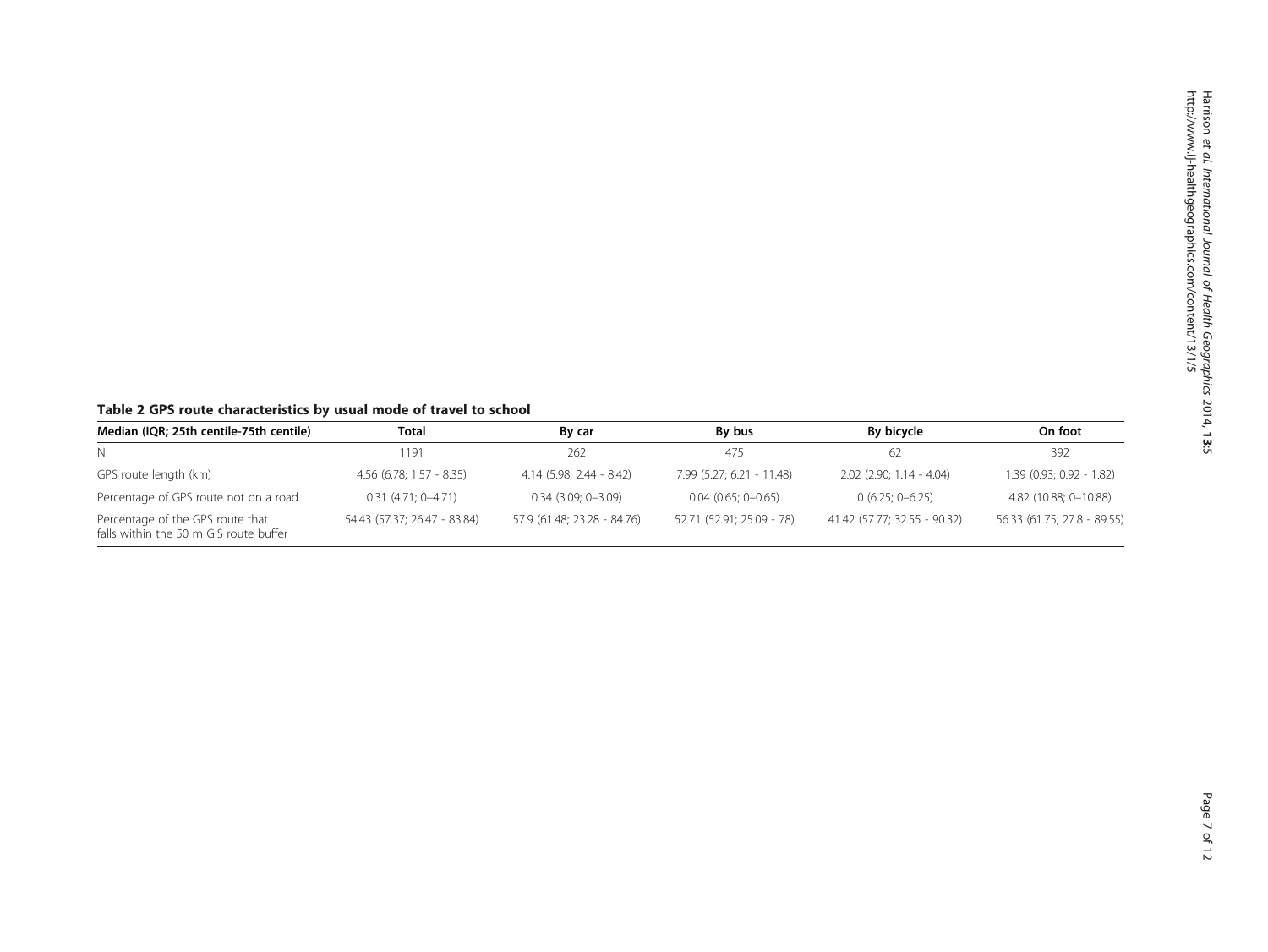|                                                 |                     | GIS    | <b>GPS</b> | <b>Difference</b> |           | Difference as%<br>95% CI for diff |              | p <sup>1</sup> | p <sup>2</sup> |
|-------------------------------------------------|---------------------|--------|------------|-------------------|-----------|-----------------------------------|--------------|----------------|----------------|
|                                                 |                     | mean   | mean       | (GPS-GIS)         | Lower     | Upper                             | of GPS value |                |                |
| Length (m)                                      | Total $N = 1191$    | 4532.4 | 5739.5     | 1207.1            | 1031.3    | 1383.1                            | 21.03%       | < 0.01         |                |
|                                                 | By car $N = 262$    | 5219.2 | 6672.0     | 1452.8            | 922.7     | 1982.9                            | 21.77%       | < 0.01         | < 0.01         |
|                                                 | By bus $N = 475$    | 6936.7 | 9032.3     | 2095.6            | 1818.1    | 2373.0                            | 23.20%       | < 0.01         |                |
|                                                 | By bicycle $N = 62$ | 2486.7 | 2868.4     | 381.7             | 173.5     | 589.8                             | 13.31%       | < 0.01         |                |
|                                                 | On foot $N = 392$   | 1483.4 | 1580.4     | 97.0              | $-61.1$   | 255.3                             | 6.14%        | < 0.01         |                |
| % of route on busy (A&B) roads                  | Total $N = 1191$    | 25.816 | 26.170     | 0.354             | $-1.042$  | 1.750                             | 1.35%        | 0.925          |                |
|                                                 | By car $N = 262$    | 34.178 | 30.477     | $-3.701$          | $-6.998$  | $-0.404$                          | $-12.14%$    | 0.073          | < 0.01         |
|                                                 | By bus $N = 475$    | 30.240 | 35.588     | 5.348             | 3.003     | 7.692                             | 15.03%       | < 0.01         |                |
|                                                 | By bicycle $N = 62$ | 23.253 | 18.829     | $-4.423$          | $-12.314$ | 3.467                             | $-23.49%$    | 0.915          |                |
|                                                 | On foot $N = 392$   | 15.270 | 13.039     | $-2.230$          | $-4.015$  | $-0.446$                          | $-17.10%$    | 0.010          |                |
| Number of food outlets on route                 | Total $N = 1191$    | 6.205  | 6.530      | 0.325             | $-0.134$  | 0.784                             | 4.98%        | 0.938          |                |
|                                                 | By car $N = 262$    | 7.767  | 9.099      | 1.332             | 0.040     | 2.624                             | 14.64%       | 0.359          | < 0.01         |
|                                                 | By bus $N = 475$    | 6.309  | 7.368      | 1.059             | 0.283     | 1.835                             | 14.37%       | < 0.01         |                |
|                                                 | By bicycle $N = 62$ | 4.323  | 3.726      | $-0.597$          | $-2.069$  | 0.876                             | $-16.02%$    | 0.448          |                |
|                                                 | On foot $N = 392$   | 5.332  | 4.240      | $-1.092$          | $-1.587$  | $-0.597$                          | $-25.75%$    | < 0.01         |                |
| Number of unhealthy food outlets on route       | Total $N = 1191$    | 2.783  | 2.934      | 0.150             | $-0.071$  | 0.371                             | 5.12%        | 0.016          |                |
|                                                 | By car $N = 262$    | 3.408  | 3.901      | 0.492             | $-0.107$  | 1.091                             | 12.62%       | 0.546          | < 0.01         |
|                                                 | By bus $N = 475$    | 2.720  | 3.139      | 0.419             | 0.027     | 0.810                             | 13.35%       | 0.178          |                |
|                                                 | By bicycle $N = 62$ | 2.323  | 2.306      | $-0.016$          | $-1.002$  | 0.970                             | $-0.70%$     | 0.526          |                |
|                                                 | On foot $N = 392$   | 2.515  | 2.138      | $-0.378$          | $-0.579$  | $-0.176$                          | $-17.66%$    | < 0.01         |                |
| Number of physical activity facilities on route | Total $N = 1191$    | 1.823  | 2.251      | 0.428             | 0.322     | 0.535                             | 19.02%       | < 0.01         |                |
|                                                 | By car $N = 262$    | 1.656  | 2.653      | 0.996             | 0.707     | 1.285                             | 37.55%       | < 0.01         | < 0.01         |
|                                                 | By bus $N = 475$    | 2.423  | 2.844      | 0.421             | 0.267     | 0.575                             | 14.80%       | < 0.01         |                |
|                                                 | By bicycle $N = 62$ | 0.661  | 1.371      | 0.710             | 0.469     | 0.950                             | 51.76%       | < 0.01         |                |
|                                                 | On foot $N = 392$   | 1.390  | 1.403      | 0.013             | $-0.154$  | 0.179                             | 0.91%        | 0.668          |                |

#### <span id="page-7-0"></span>Table 3 Differences in route characteristics between GIS and GPS routes for all routes, and by usual mode of travel to school

difference in route length for car drivers may make a significant difference [\[29\]](#page-11-0).

In terms of the specific environmental exposures we investigated, the general trend seemed to be that GIS routes overestimated exposure for active travellers, and underestimated for bus and car users. The impact of underestimation on environmental exposures in bus and car users is not necessarily clear, as their actual exposure will be dependent on their exiting their vehicles, and further research on this behaviour is required. In a finding similar to that of Duncan & Mummery [[12\]](#page-11-0), the study of GPS routes revealed a preference for quieter roads among walkers; the length of the route along a busy road was 17% lower on GPS routes compared to GIS routes. This trend was also apparent, although not statistically significant, among cyclists.

Given that walkers and cyclists potentially have greater opportunity to access the facilities they pass en route, accurate assessment of their exposure is important. Although the best fit model of percentage overlap indicated that certain characteristics of children and their environments (living closer to school, travelling by bike, living in an urban location, or attending a school in a more urban location) increased the likelihood that the GIS route more accurately represented that taken, the same factors were not associated with differences in the environmental exposure variable, food outlet exposure, as examined in regression models. Mean food outlet exposure ranged from 4–9 outlets on a route, according to travel mode, so it is possible that a relatively small deviation from the modelled route could result in a proportionally large difference in food outlet exposure, especially if outlets are clustered and a relatively large number may be passed in a short distance.

The only variable we found to be significantly associated with differences in food outlet exposure was whether the

All difference are GPS - GIS therefore positive values = more on GPS route, and negative values = more on GIS route.  $p^1$  p for differences between GIS and GPS values within group (Wilcoxon paired rank test).  $p^2$  p for difference in differences between groups (Kruskal-Wallis equality-of-populations rank test). for all p values, **bold** font indicates  $p < 0.05$ , *italic* font indicates  $p > 0.05$ .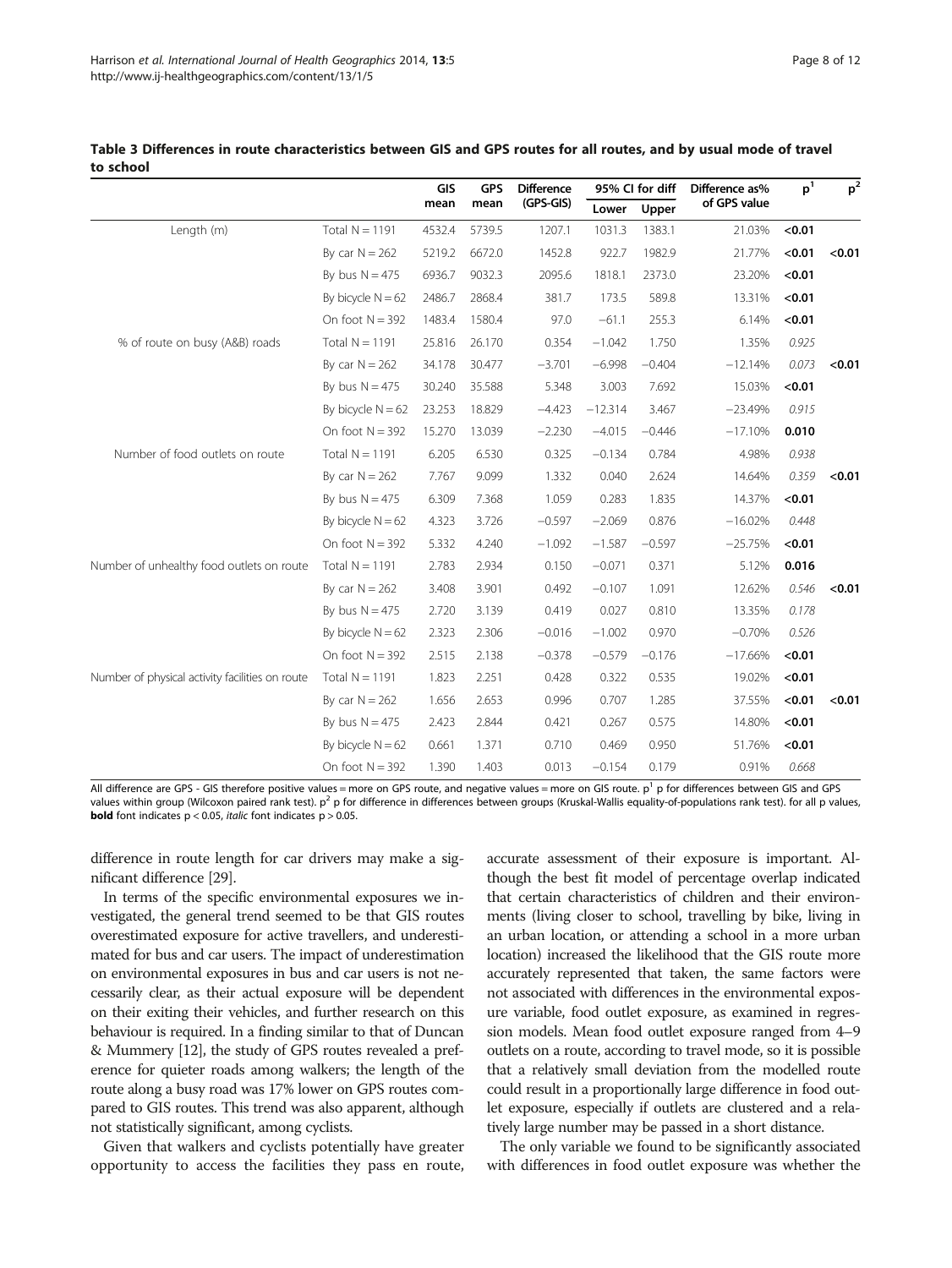|                                 |                   | Differences in Length                                         |        |       |                         |      |          | % of GPS route within 50 m GIS route buffer |           |        |               |        |      |          |                  |
|---------------------------------|-------------------|---------------------------------------------------------------|--------|-------|-------------------------|------|----------|---------------------------------------------|-----------|--------|---------------|--------|------|----------|------------------|
|                                 |                   | Adjustment for straight-line distance only<br><b>Best fit</b> |        |       | Univariate associations |      |          |                                             | Best fit  |        |               |        |      |          |                  |
|                                 |                   |                                                               | 95% CI |       |                         |      | 95% CI   |                                             |           | 95% CI |               |        |      | 95% CI   |                  |
|                                 |                   | OR                                                            | Lower  | Upper |                         | OR   | Lower    | Upper                                       | <b>OR</b> | Lower  | Upper         |        | OR   | Lower    | Upper            |
| Straight-line distance          |                   | 2.25                                                          | 2.02   | 2.52  | $***$                   | 1.37 | 1.16     | $1.62$ **                                   | 1.11      | 1.01   | 1.20          | $\ast$ | 0.82 | 0.72     | $0.94$ **        |
| Journey type (ref to sch)       | From school       | 1.14                                                          | 0.85   | 1.54  |                         |      |          |                                             | 0.76      | 0.56   | 1.02          |        |      |          |                  |
| Sex (ref male)                  | Female            | 0.41                                                          | 0.23   | 0.74  | $\ast$                  |      |          |                                             | 3.44      | 2.11   | $***$<br>5.62 |        |      |          |                  |
| Travel mode (ref car)           | Bus               | 11.32                                                         | 4.96   | 25.86 | $***$                   | 8.32 | 3.08     | 22.50 **                                    | 1.02      | 0.54   | 1.92          |        | 1.93 | 1.00     | 3.72             |
|                                 | Bike              | 2.40                                                          | 0.88   | 6.54  |                         | 0.55 | 0.17     | 1.80                                        | 1.33      | 0.45   | 3.90          |        | 2.79 | 1.07     | 7.31             |
|                                 | Foot              | 0.06                                                          | 0.03   | 0.13  | $* *$                   | 0.15 | 0.06     | $0.36$ **                                   | 0.54      | 0.29   | 1.01          |        | 1.42 | 0.63     | 3.19             |
| Home location (ref urban)       | Town & Fringe     | 1.54                                                          | 0.80   | 2.96  |                         | 0.75 | 0.34     | 1.64                                        | 0.42      | 0.25   | 0.72<br>$***$ |        | 0.19 | 0.11     | $0.35***$        |
|                                 | Village etc.      | 3.49                                                          | 1.87   | 6.49  | $* *$                   | 4.62 | 1.74     | $12.22$ **                                  | 0.77      | 0.47   | 1.29          |        | 0.26 | 0.10     | 0.74             |
| School location relative        | School less urban | 0.49                                                          | 0.15   | 1.63  |                         |      |          |                                             | 0.08      | 0.04   | $***$<br>0.17 |        | 0.98 | 0.35     | 2.79             |
| to school (ref no diff)         | School more urban | 2.27                                                          | 1.30   | 3.96  | $***$                   |      |          |                                             | 3.26      | 2.03   | $***$<br>5.26 |        | 3.98 | 1.49     | $10.63$ **       |
| Variance partition coefficients |                   |                                                               |        |       |                         |      | Variance | VPC <sup>a</sup>                            |           |        |               |        |      | Variance | VPC <sup>a</sup> |
| Level 1 (Route)                 |                   |                                                               |        |       |                         |      | 3.29     | 32.10%                                      |           |        |               |        |      | 3.29     | 16.72%           |
| Level 2 (Participant)           |                   |                                                               |        |       |                         |      | 6.24     | 60.91%                                      |           |        |               |        |      | 12.41    | 63.09%           |
| Level 3 (School)                |                   |                                                               |        |       |                         |      | 0.72     | 7.00%                                       |           |        |               |        |      | 3.97     | 20.19%           |

#### <span id="page-8-0"></span>Table 4 Results from multilevel ordinal logistic regression models of differences in route lengths, and percentage overlap between GIS and GPS routes

The distributions of both outcome variables did not allow for linear modelling, so both were banded into tertiles. Outcomes are presented as odds ratios for moving up a tertile category. Difference in Length Tertiles; GIS longer, GPS up to 600 m longer, GPS >600 m longer.% overlap tertiles: 0.1%-33%, >33%- < 73%, ≥73%-100%. \*p < 0.05, \*\*p < 0.01, <sup>a</sup> Variance Partition Coefficient.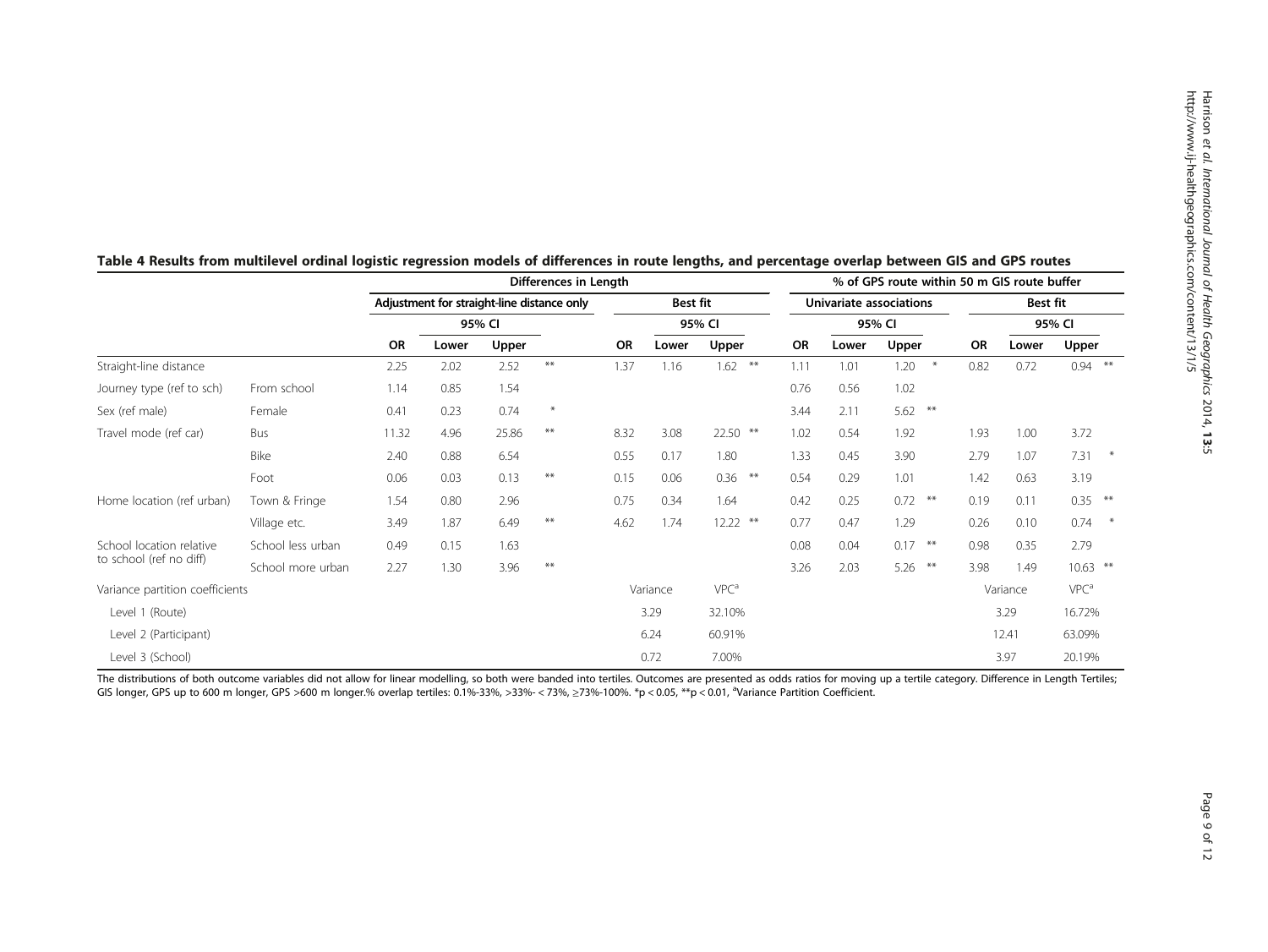|                                                  |                   | <b>Univariate</b> |          |                  |       |  |  |
|--------------------------------------------------|-------------------|-------------------|----------|------------------|-------|--|--|
|                                                  |                   |                   |          | 95% Cls          |       |  |  |
|                                                  |                   | В                 | Lower    | Upper            |       |  |  |
| Straight-line distance (km)                      |                   | 0.04              | $-0.21$  | 0.30             |       |  |  |
| Journey type (ref to school)                     | From school       | 1.53              | 0.80     | 2.27             | $***$ |  |  |
| Sex (ref male)                                   | Female            | 0.35              | $-1.37$  | 2.08             |       |  |  |
| Travel mode (ref car)                            | Bus               | 0.59              | $-1.65$  | 2.84             |       |  |  |
|                                                  | <b>Bike</b>       | $-1.66$           | $-5.92$  | 2.60             |       |  |  |
|                                                  | Foot              | $-1.74$           | $-4.07$  | 0.59             |       |  |  |
| Home location (ref urban)                        | Town & Fringe     | $-1.78$           | $-4.13$  | 0.58             |       |  |  |
|                                                  | Village etc.      | 0.55              | $-1.54$  | 2.64             |       |  |  |
| School location relative to school (ref no diff) | School less urban | 1.21              | $-2.89$  | 5.31             |       |  |  |
|                                                  | School more urban | 1.58              | $-0.21$  | 3.37             |       |  |  |
| Variance partition coefficients                  |                   |                   | Variance | VPC <sup>a</sup> |       |  |  |
| Level 1 (Route)                                  |                   |                   | 42.24    | 60.44%           |       |  |  |
| Level 2 (Participant)                            |                   |                   | 27.29    | 39.06%           |       |  |  |
| Level 3 (School)                                 |                   |                   | 0.35     | 0.50%            |       |  |  |

<span id="page-9-0"></span>Table 5 Results from multilevel linear regression models of differences in food outlet exposure between GIS and GPS routes

\*\*p < 0.01, <sup>a</sup>Variance Partition Coefficient.

route was to or from school. Disparities in estimated exposure were greater by an average of 1.5 outlets for journeys home compared with those to school. It may be important to consider differing environmental exposures on routes to and from school in future work. Certainly, if GPS are being used to record routes, efforts should be made to include travel in both directions. It may be that during the period after school children have more time to deviate from a direct route, and therefore greater exposure to the school and route foodscapes can occur. Indeed, in this sample, mean food outlet exposure was 5.6 outlets across GPS routes to school, and 7.2 outlets across GPS routes from school.

While our results indicate that GIS modelled routes do not capture actual environmental exposures particularly well, the use of GPS data is also not without issue. Chaix et al. [[30\]](#page-11-0) argue that as GPS devices measure only where individuals have been, and not the environment they have the potential to use, the causality between environmental exposure and health behaviour is obscured. However, we believe that further use of GPS route measurement, coupled with GIS derived 'potential environments' and behavioural surveys and interviews may allow this issue to be unpicked, for example potentially examining how and why a child may deviate from the shortest route home to access food outlets, and thereby improving our understanding of how environments and behaviours interact.

In addition to this conceptual issue, the use of GPS data also raises questions about data representativeness. We modelled routes separately for each day and session (to or from school), giving up to 10 routes for each participant. Further research is needed to better understand how many routes may need to be recorded to assess habitual exposure. However, given the differences we found in variance partition when modelling percentage overlap (a general measure of path concordance) and food outlet differences (a specific environmental exposure measure), the number of routes required may vary according to the exposures being investigated.

This study has several strengths and weaknesses. In terms of strengths we included a large number of objectively measured GPS routes from participants living in a range of urban and rural settings. Participants travelled by different modes, and were recorded over multiple days. Secondary school-aged children such as those studied here are likely to travel independently to and from school [[31](#page-11-0)], and therefore take routes of their own choosing.

While processing tools exist for the identification of trips within GPS data [[32](#page-11-0)], it is not clear how successful the automated identification of routes to school may be, especially as they may be composed of multiple 'trips' if the individual has stopped along the way. To prevent potential errors as a result of trip identification automation, we manually identified routes between home and school from the GPS data, providing confidence in the routes derived. Additionally we were able to identify school entrances in an on-site audit improving the modelling of GIS routes.

However, limitations must also be acknowledged. Information on how each participant travelled to school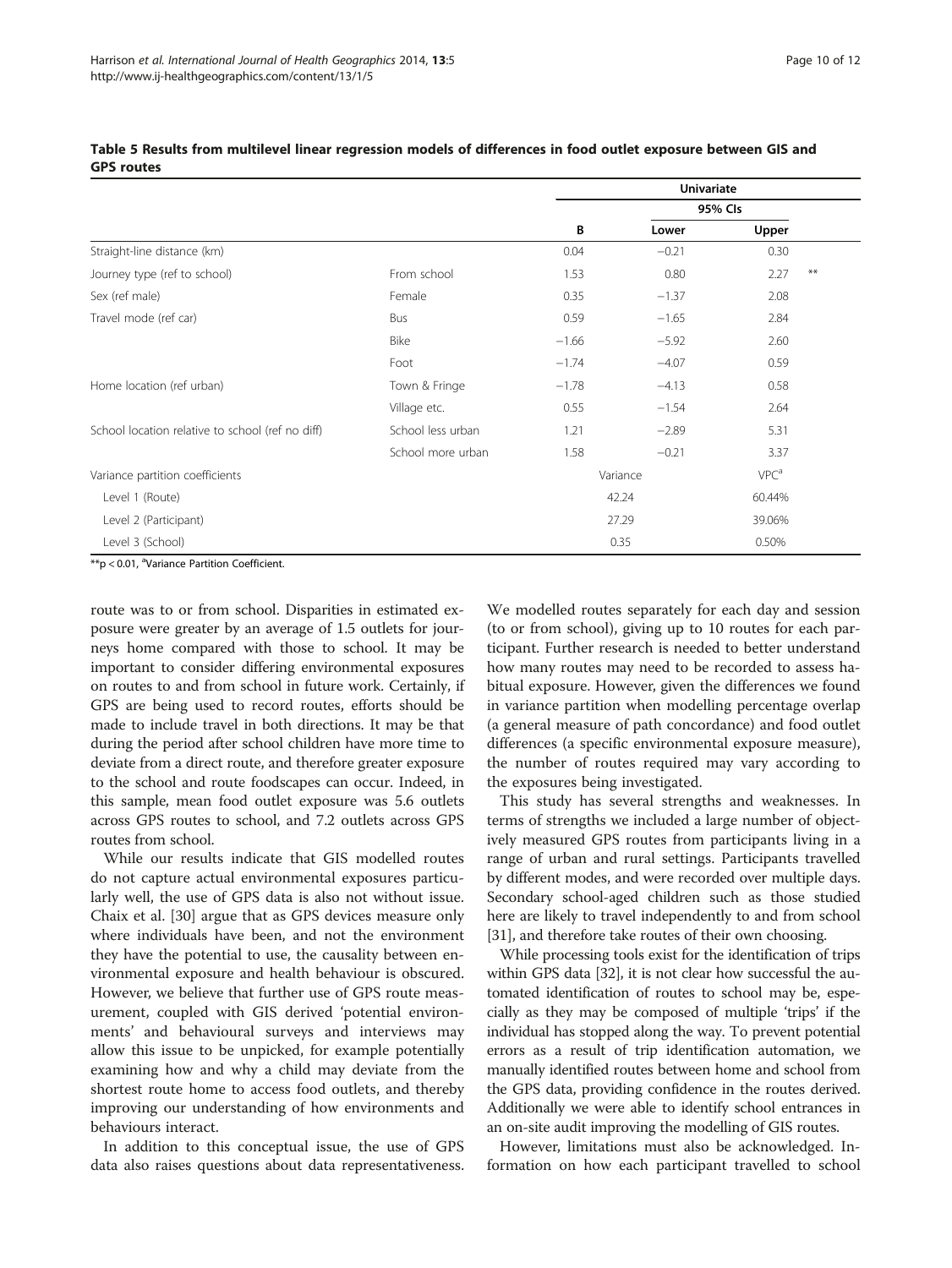<span id="page-10-0"></span>on any given day were not generally available, so their self-reported usual mode of travel was used to determine GPS route mode and it is therefore likely that some routes were misclassified in terms of mode. Some data on actual route mode were available from the four-day food diary complete by SPEEDY participants, and which asked how the participant had travelled to and from school on two school days. In total 174 (99%) of the participants in these analyses completed the diary, and actual route mode was available for 464 of the 1191 GPS routes (39%). Of these 397 (86%) were made by the reported 'usual' mode of travel to school, as has been used in our analyses. This high agreement rate gives confidence to our findings, although the misclassification of route mode was not randomly distributed; of the 67 routes that were not made by the usual mode, 22 were journeys made on foot by children who reported usually travelling by car. This suggests that differences between car and walking routes may be underestimated in our models.

Only 8 of our participants reported usually travelling by bicycle. Although they provided 62 routes between them, numbers were still small, and so although differences between GIS and GPS routes for cyclists were detected, they were not statistically significant, possibly as a result of the small numbers.

To model routes in a GIS, defined start and end points are required, along with a network dataset. Home locations were derived from the address provided on the consent form (one address per participant), and we were therefore not able to account for instances where a child had more than one home. If a child had not travelled between school and the address on the consent form between the specified hours, the trip was not included in our analysis. This approach means that some legitimate routes to/from school may have been excluded.

The quality and completeness of the network used will impact the routes modelled. We were able to use a wellregarded, accurate road network for the modelling process, but this did not include footpaths or informal short-cuts. The overall median proportion of routes not on our road network was 0.3%, but was somewhat higher for pedestrians (4.8%). However, this may not give the complete picture of the impact the inclusion of footpaths may have on route modelling because the use of a small short-cut may only incur a small amount of travel 'off-network' but may enable a significantly different route to be taken, generating potentially large differences in environmental exposure.

The setting of the SPEEDY study within the county of Norfolk, UK may limit the transferability of our findings to other settings. Although we see no strong reason why the same factors would not impact GIS and GPS route differences in other similar settings (e.g. other rural counties in the UK or in other international settings), nor that some findings might have even wider transferability, care should be taken in assessing if and how the Norfolk situation may differ to other settings when attempting to apply these results in other contexts.

In conclusion, GIS modelled routes between home and school were not truly representative of accurate GPS measured exposure to obesogenic environments, particularly for pedestrians. While route length may be fairly well described, especially for urban populations, those living close to school, and those travelling by foot, the additional expense of acquiring GPS data, potentially coupled with behavioural surveys and interviews, seems important when assessing exposure to route environments.

#### Competing interests

The authors have no competing interest to disclose.

#### Authors' contributions

FH developed the research question, processed and prepared GPS data, carried out the analyses, and drafted the manuscript. TB developed the research question, and processed and prepared GPS data. KC supervised and coordinated data collection. EvS and AJ were involved with the conceptualization and design of the SPEEDY study and supervised and coordinated data collection. All authors critically reviewed the manuscript, and approved the final manuscript as submitted.

#### Acknowledgements

The SPEEDY study is funded by the National Prevention Research Initiative ([http://www.npri.org.uk\)](http://www.npri.org.uk/), consisting of the following Funding Partners: British Heart Foundation; Cancer Research UK; Department of Health; Diabetes UK; Economic and Social Research Council; Medical Research Council; Health and Social Care Research and Development Office for the Northern Ireland; Chief Scientist Office, Scottish Government Health Directorates; Welsh Assembly Government and World Cancer Research Fund. This work was also supported by the Medical Research Council [Unit Program numbers: MC\_UU\_12015/4; MC\_UU\_12015/7] and the Centre for Diet and Activity Research (CEDAR), a UKCRC Public Health Research Centre of Excellence. Funding from the British Heart Foundation, Cancer Research UK, Economic and Social Research Council, Medical Research Council, the National Institute for Health Research, and the Wellcome Trust, under the auspices of the UK Clinical Research Collaboration, is gratefully acknowledged. We are grateful to the District and City Councils who kindly supplied food outlet data to enable this work.

#### Received: 29 October 2013 Accepted: 5 February 2014 Published: 14 February 2014

#### References

- Egger G, Swinburn B: An "ecological" approach to the obesity pandemic. Br Med J 1997, 315:477–480.
- 2. Caspi CE, Sorensen G, Subramanian SV, Kawachi I: The local food environment and diet: a systematic review. Health Place 2012, 18:1172-1187.
- 3. Ding D, Sallis JF, Kerr J, Lee S, Rosenberg DE: Neighborhood environment and physical activity among youth: a review. Am J Prev Med 2011, 41:442–455.
- 4. Harrison F, Jones AP, van Sluijs EMF, Cassidy A, Bentham G, Griffin SJ: Environmental correlates of adiposity in 9–10 year old children: considering home and school neighbourhoods and routes to school. Soc Sci Med 2011, 72:1411–1419.
- Panter JR, Jones AP, Van Sluijs EMF, Griffin SJ: Neighborhood, route, and school environments and children's active commuting. Am J Prev Med 2010, 38:268–278.
- 6. Timperio A, Ball K, Salmon J, Roberts R, Giles-Corti B, Simmons D, Baur LA, Crawford D: Personal, family, social, and environmental correlates of active commuting to school. Am J Prev Med 2006, 30:45-51.
- 7. D'Haese S, De Meester F, De Bourdeaudhuij I, Deforche B, Cardon G: Criterion distances and environmental correlates of active commuting to school in children. Int J Behav Nutr Phys Act 2011, 8:88.